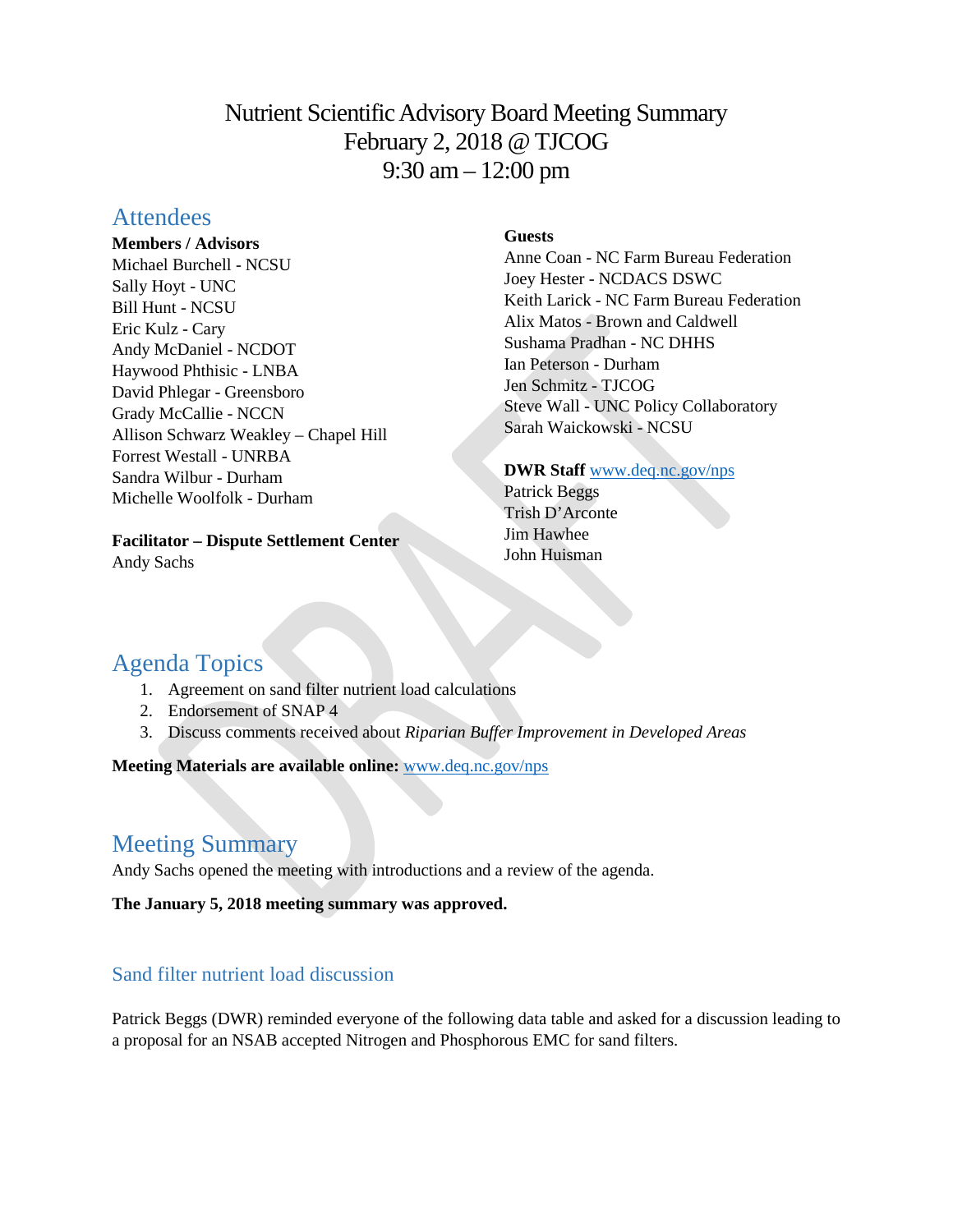| <b>Sand Filter EMCs</b>  |          |          |
|--------------------------|----------|----------|
|                          | $N$ mg/L | $P$ mg/L |
| Original JFSLAT v2 tool  | 0.92     | 0.14     |
| Current SNAP 4 Sand      | 1.33     | 0.12     |
| filters                  |          |          |
| Sand filters including   | 1.00     | 0.10     |
| Austin TX data           |          |          |
| Bioretention w/o IWS     | 1.20     | 0.12     |
| (internal water storage) |          |          |

#### **Discussion by topic:**

Nutrient accounting tool

- Pre-development calculations are much higher in JFSLAT than in SNAP 4.
	- o DWR Response: JFLSAT was based on a modified Simple Method, SNAP 4 is based on a traditional Simple Method.
- We need to have a way to assess the accuracy of the tool.
- The previous sand filter EMC values from JFSLAT v2 tool are NOT defensible.

#### Research

- NCSU is pursuing a CWMTF grant to monitor and assess the performance of four sand filters
- More research is needed before we can approve this method.
- Sand filters are good for treating all sorts of pollutants, just not necessarily N and P.
- This is just one example of an issue on which we need to decide but we don't have all the data we need, and more will come.
- Request to DWR and others that we come up with a flexible method for allowing testing while getting nutrient reduction credits.
	- o Response: DWR can alter SNAP4 more easily.
- We can have a series of chapters describing the evolution of the method as more data become available.
- This will be critical to be able to update based on additional research

Influent vs effluent

- Right now, we only have effluent on which to base results how do influent concentration affect performance?
- If the water going in is clean, you can't expect it to get cleaner. What's going in to the sand filter is important.
- A performance test in Durham using rooftop runoff performed well. Slight reduction in post development numbers with a sand filter than without; however, sometimes the effluent concentration was higher than the influent.
- Needs to be a way to override the tool to not let it show that effluent N&P is higher than influent.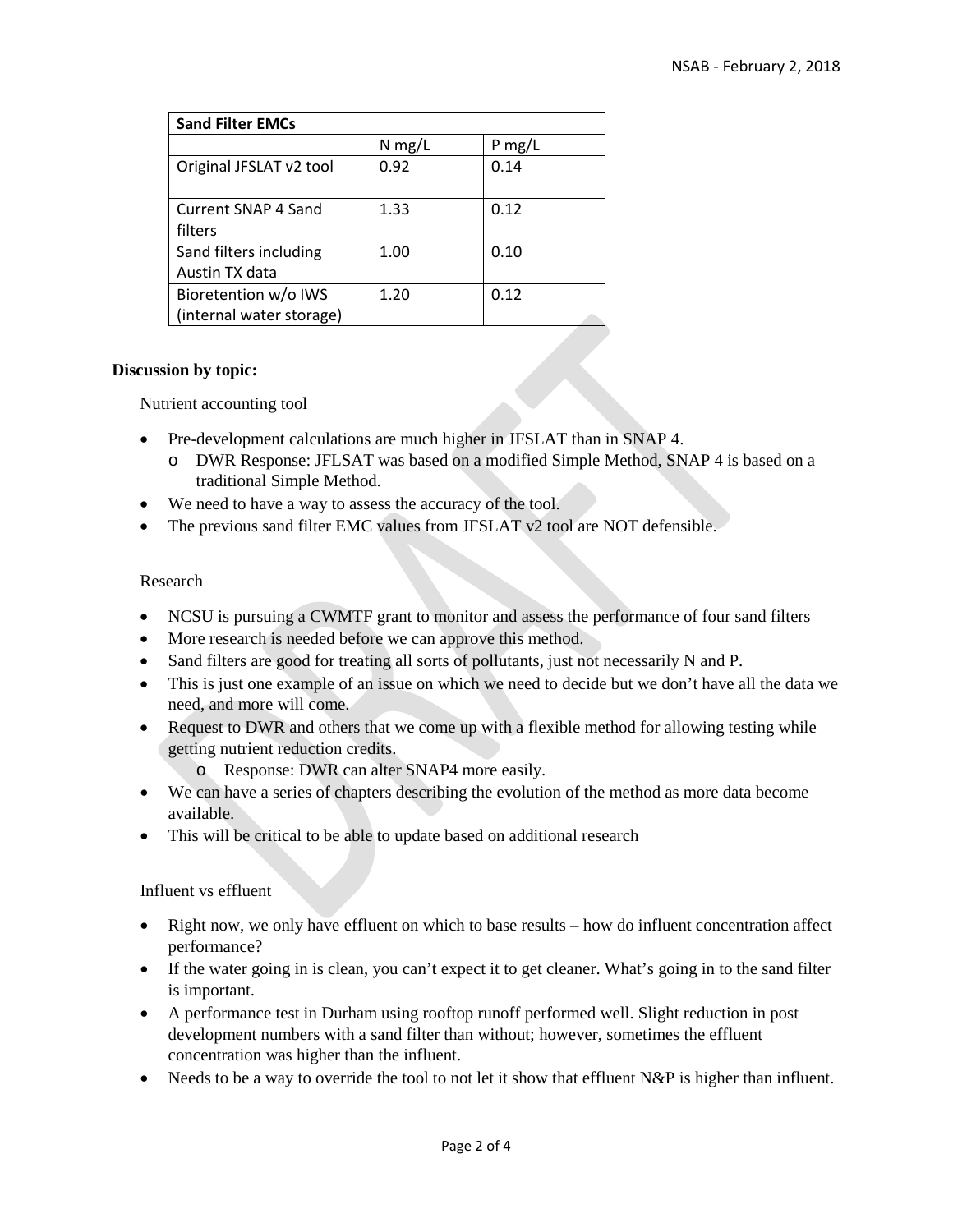- This comes down to maintenance. It is possible to get higher nitrogen values if trapped material isn't cleaned out and it breaks down to become dissolved N, which will go right through the sand filter.
- Worry that green roofs won't get credit if this is an issue, so maybe it is not good to promote sand filters?

Implementation:

- Maintenance aspect of sand filters is important.
- I am interested to know how implementer communities feel about this practice.
- Durham fore sees many projects will want to use this and will run into issues with performance and nutrient reduction.
- Sites are having trouble achieving reductions even with new SNAP 4 tool.
- Why would developers choose to use sand filters?
- Right now, it's the only underground option for roof runoff treatment that doesn't take up site space.
- We need a fact sheet to go along with whatever choice is finalized so that communities and professionals understand where the numbers came from.
- We need fact sheets for all final methods.
- Developers want to use it now; changing the number to something more difficult to achieve without solid research will be very complicated.
- I'm concerned that allowing a method that may discharge increasing amounts of N over time is a bad precedent.
- What is the timeframe for implementation?
	- o DWR response: Minimum of 6 months after Director's approval.
- We still need an override function in case effluent is higher than influent.

Sand Filter Proposal A:

Use the EMC for bioretention without internal water storage (**1.2 mg/L N or 0.12 mg/L P**) as the EMC for sand filters.

This did not achieve consensus and the discussion captured above continued.

#### **Sand Filter Proposal B:**

**Use the EMC for bioretention without internal water storage (1.2 mg/L N or 0.12 mg/L P) as the EMC for sand filters with the stipulation that output #s will not exceed input #s if the inputs are below 1.2 mg/L N or 0.12 mg/L P.**

**This proposal passed by consensus of all members present.**